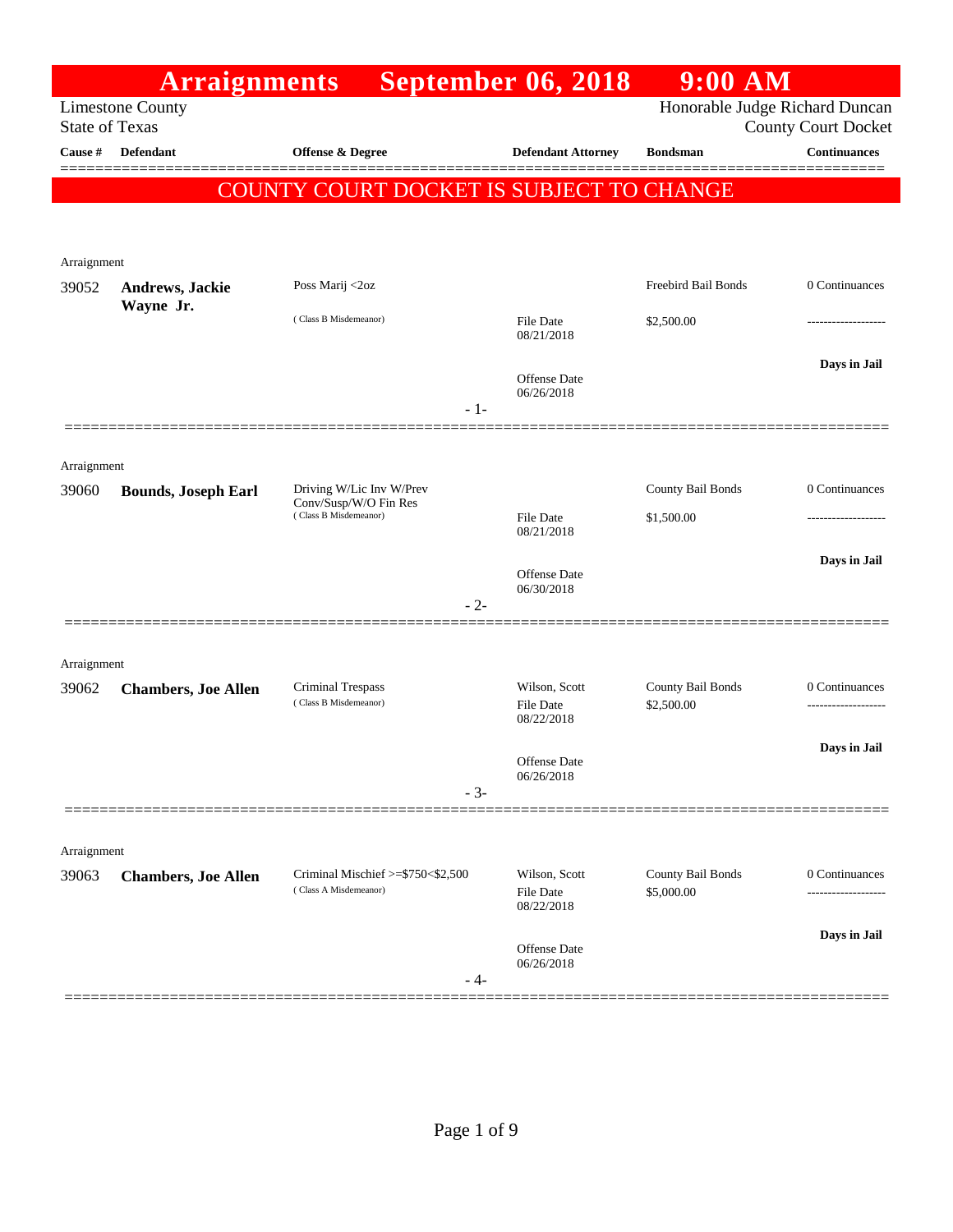|                       | <b>Arraignments</b>         |                                                | <b>September 06, 2018</b>      | $9:00$ AM                       |                                     |
|-----------------------|-----------------------------|------------------------------------------------|--------------------------------|---------------------------------|-------------------------------------|
| <b>State of Texas</b> | <b>Limestone County</b>     |                                                |                                | Honorable Judge Richard Duncan  | <b>County Court Docket</b>          |
| Cause #               | Defendant                   | Offense & Degree                               | <b>Defendant Attorney</b>      | <b>Bondsman</b>                 | <b>Continuances</b>                 |
|                       |                             | COUNTY COURT DOCKET IS SUBJECT TO CHANGE       |                                |                                 |                                     |
|                       |                             |                                                |                                |                                 |                                     |
| Arraignment           |                             |                                                |                                |                                 |                                     |
| 39037                 | <b>Clark, Paige Nichole</b> | Poss Marij <2oz<br>(Class B Misdemeanor)       | <b>File Date</b>               | County Bail Bonds<br>\$2,500.00 | 0 Continuances<br>----------------- |
|                       |                             |                                                | 08/03/2018                     |                                 |                                     |
|                       |                             |                                                | <b>Offense Date</b>            |                                 | Days in Jail                        |
|                       |                             | $-5-$                                          | 06/30/2018                     |                                 |                                     |
|                       |                             |                                                |                                |                                 |                                     |
| Arraignment<br>39049  | <b>Collins, Daniel</b>      | False Drug Test Falsification Device           | Moore, David E.                | Freebird Bail Bonds             | 0 Continuances                      |
|                       | Edward                      | (Class B Misdemeanor)                          | <b>File Date</b>               | \$2,500.00                      |                                     |
|                       |                             |                                                | 08/21/2018                     |                                 |                                     |
|                       |                             |                                                | Offense Date<br>06/26/2018     |                                 | Days in Jail                        |
|                       |                             | - 6-                                           |                                |                                 |                                     |
|                       |                             |                                                |                                |                                 |                                     |
| Arraignment<br>39058  | <b>Collins</b> , James      | Driving W/Lic Inv W/Prev                       |                                | County Bail Bonds               | 0 Continuances                      |
|                       | <b>Deshane</b>              | Conv/Susp/W/O Fin Res<br>(Class B Misdemeanor) | <b>File Date</b>               | \$2,000.00                      | -----------------                   |
|                       |                             |                                                | 08/21/2018                     |                                 |                                     |
|                       |                             |                                                | Offense Date<br>07/10/2018     |                                 | Days in Jail                        |
|                       |                             | $-7-$                                          |                                |                                 |                                     |
|                       |                             |                                                |                                |                                 |                                     |
| Arraignment<br>39069  | Dauth, Rita Montez          | Poss Marij <2oz                                |                                | County Bail Bonds               | 0 Continuances                      |
|                       |                             | (Class B Misdemeanor)                          | <b>File Date</b><br>08/23/2018 | \$2,000.00                      |                                     |
|                       |                             |                                                |                                |                                 | Days in Jail                        |
|                       |                             | $-8-$                                          | Offense Date<br>07/20/2018     |                                 |                                     |
|                       |                             |                                                |                                |                                 |                                     |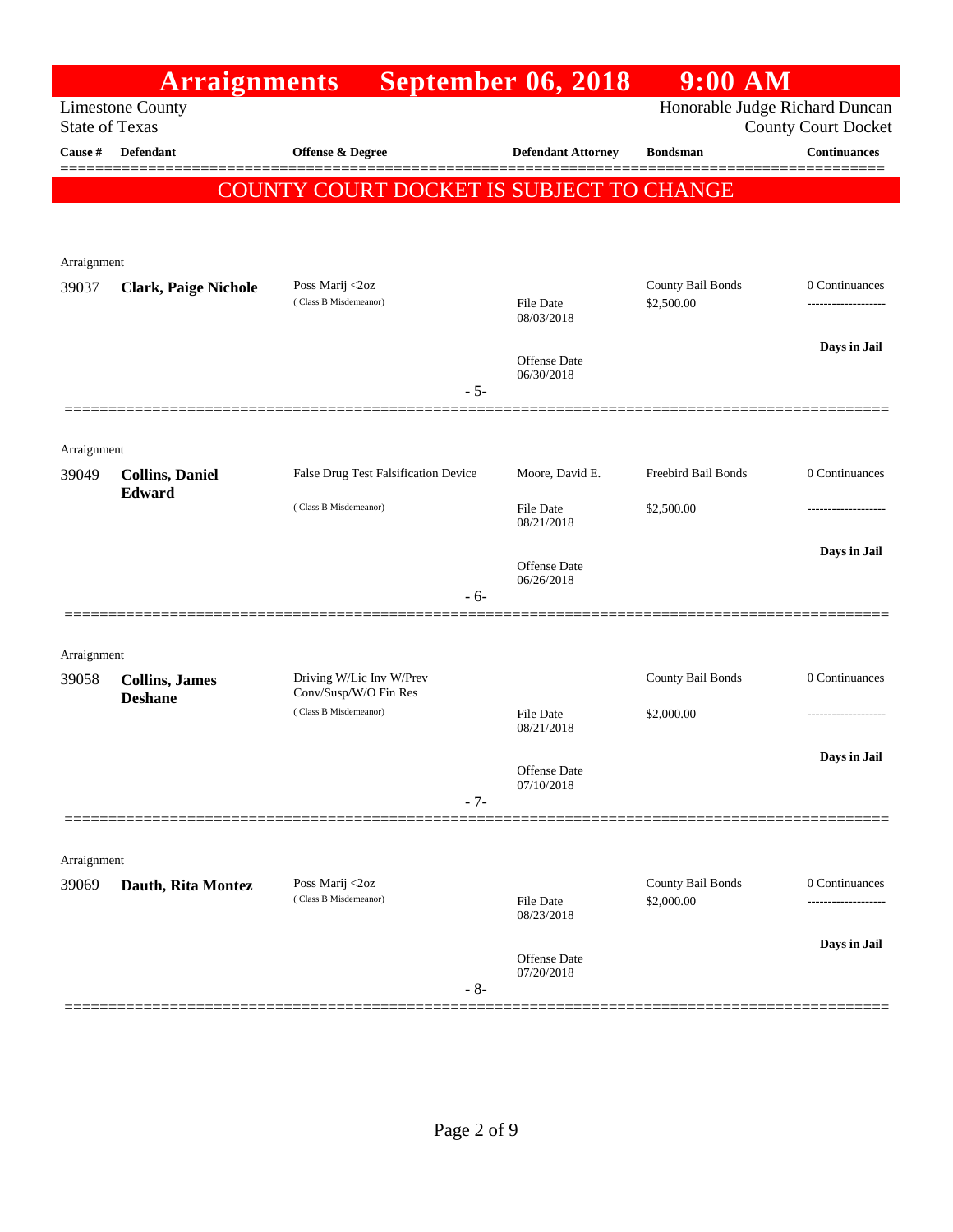|                       | <b>Arraignments</b> |                                                                | <b>September 06, 2018</b>         | $9:00$ AM                       |                            |
|-----------------------|---------------------|----------------------------------------------------------------|-----------------------------------|---------------------------------|----------------------------|
| <b>State of Texas</b> | Limestone County    |                                                                |                                   | Honorable Judge Richard Duncan  | <b>County Court Docket</b> |
| Cause #               | Defendant           | <b>Offense &amp; Degree</b>                                    | <b>Defendant Attorney</b>         | <b>Bondsman</b>                 | <b>Continuances</b>        |
|                       |                     | COUNTY COURT DOCKET IS SUBJECT TO CHANGE                       |                                   |                                 |                            |
|                       |                     |                                                                |                                   |                                 |                            |
| <b>Review Hearing</b> |                     |                                                                |                                   |                                 |                            |
| 38648                 | Davlin, Cody Wayne  | Driving W/Lic Inv W/Prev<br>Conv/Susp/W/O Fin Res              |                                   | Freebird Bail Bonds             | 0 Continuances             |
|                       |                     | (Class B Misdemeanor)                                          | File Date<br>09/18/2017           | \$2,000.00                      | .                          |
|                       |                     |                                                                | <b>Offense</b> Date               |                                 | Days in Jail               |
|                       |                     | $-9-$                                                          | 07/28/2017                        |                                 |                            |
|                       |                     |                                                                |                                   |                                 |                            |
| Arraignment           |                     |                                                                |                                   |                                 |                            |
| 39044                 | Dees, Heather Lynn  | Engage In Organized Criminal Activity<br>(Class A Misdemeanor) | File Date                         | County Bail Bonds<br>\$2,500.00 | 0 Continuances             |
|                       |                     |                                                                | 08/14/2018                        |                                 |                            |
|                       |                     |                                                                | <b>Offense Date</b><br>01/16/2018 |                                 | Days in Jail               |
|                       |                     | $-10-$                                                         |                                   |                                 |                            |
|                       |                     |                                                                |                                   |                                 |                            |
| Arraignment<br>39029  | Garcia, Juan Santos | Driving W/Lic Inv W/Prev                                       |                                   | Personal Bond                   | 1 Continuances             |
|                       |                     | Conv/Susp/W/O Fin Res<br>(Class B Misdemeanor)                 | File Date                         | \$2,000.00                      | .                          |
|                       |                     |                                                                | 07/19/2018                        |                                 | Days in Jail               |
|                       |                     |                                                                | <b>Offense Date</b><br>06/14/2018 |                                 |                            |
|                       |                     | $-11-$                                                         |                                   |                                 |                            |
|                       |                     |                                                                |                                   |                                 |                            |
| Arraignment<br>39053  | Guzman, Sylvester   | Driving While Intoxicated                                      |                                   | Personal Bond                   | 0 Continuances             |
|                       |                     | (Class B Misdemeanor)                                          | <b>File Date</b><br>08/21/2018    | \$2,000.00                      | .                          |
|                       |                     |                                                                | Offense Date<br>07/05/2018        |                                 | Days in Jail               |
|                       |                     | $-12-$                                                         |                                   |                                 |                            |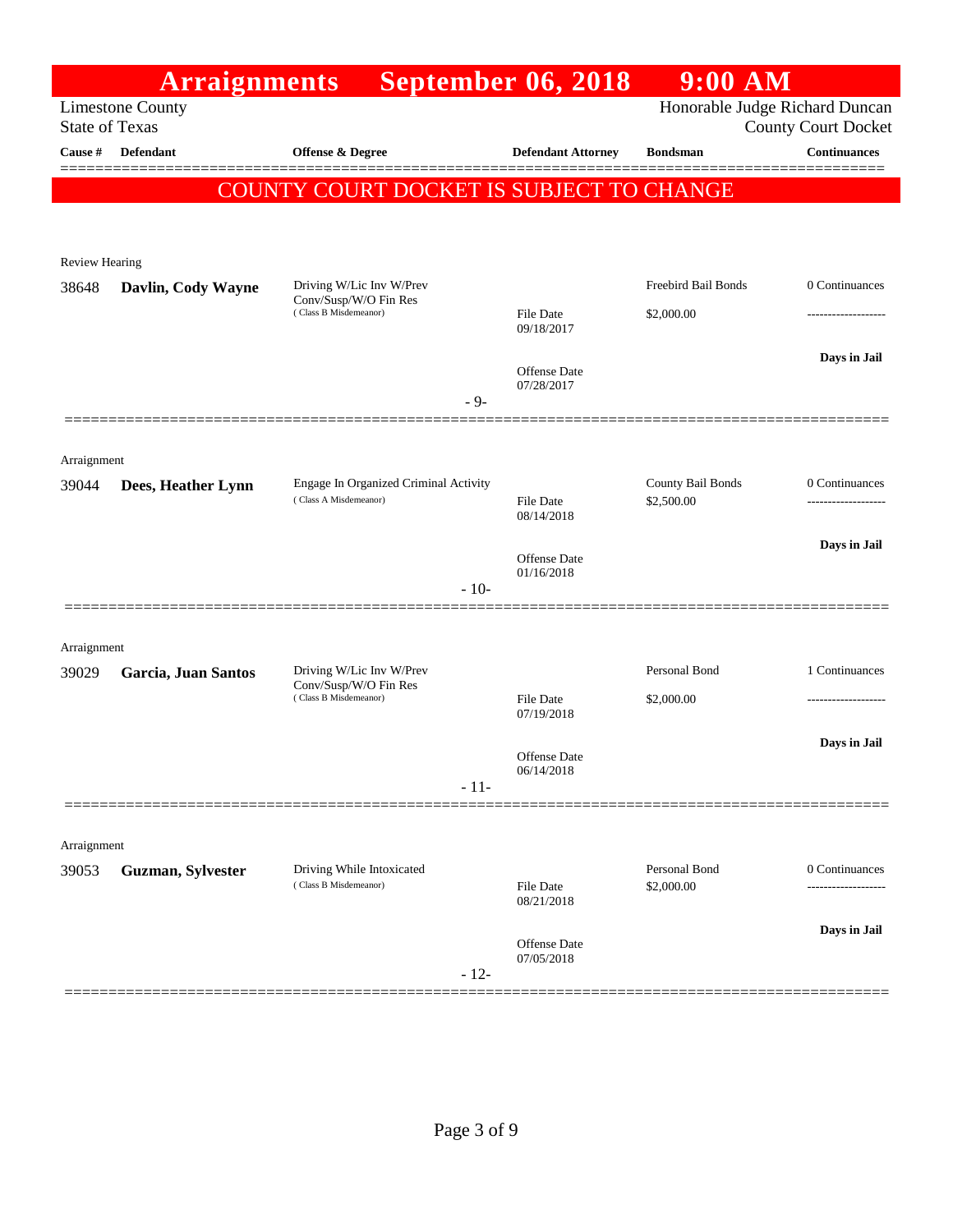|                                  | <b>Arraignments</b>      |                                                   |        | <b>September 06, 2018</b>      | $9:00$ AM                      |                                            |
|----------------------------------|--------------------------|---------------------------------------------------|--------|--------------------------------|--------------------------------|--------------------------------------------|
|                                  | <b>Limestone County</b>  |                                                   |        |                                | Honorable Judge Richard Duncan |                                            |
| <b>State of Texas</b><br>Cause # | Defendant                | <b>Offense &amp; Degree</b>                       |        | <b>Defendant Attorney</b>      | <b>Bondsman</b>                | <b>County Court Docket</b><br>Continuances |
|                                  |                          |                                                   |        |                                |                                |                                            |
|                                  |                          | <b>COUNTY COURT DOCKET IS SUBJECT TO CHANGE</b>   |        |                                |                                |                                            |
|                                  |                          |                                                   |        |                                |                                |                                            |
| Arraignment                      |                          |                                                   |        |                                |                                |                                            |
| 39059                            | Hayes, Jenifer Blann     | Driving W/Lic Inv W/Prev                          |        |                                | Freebird Bail Bonds            | 0 Continuances                             |
|                                  |                          | Conv/Susp/W/O Fin Res<br>(Class B Misdemeanor)    |        | <b>File Date</b>               | \$2,000.00                     |                                            |
|                                  |                          |                                                   |        | 08/21/2018                     |                                |                                            |
|                                  |                          |                                                   |        | Offense Date                   |                                | Days in Jail                               |
|                                  |                          |                                                   | $-13-$ | 07/10/2018                     |                                |                                            |
|                                  |                          |                                                   |        |                                |                                |                                            |
| Arraignment                      |                          |                                                   |        |                                |                                |                                            |
| 39050                            | Henderson, Keyanna       | Poss Marij <2oz                                   |        |                                | County Bail Bonds              | 0 Continuances                             |
|                                  | <b>Ditrece Lahune</b>    | (Class B Misdemeanor)                             |        | <b>File Date</b>               | \$2,000.00                     |                                            |
|                                  |                          |                                                   |        | 08/21/2018                     |                                |                                            |
|                                  |                          |                                                   |        | Offense Date                   |                                | Days in Jail                               |
|                                  |                          |                                                   | $-14-$ | 06/21/2018                     |                                |                                            |
|                                  |                          |                                                   |        |                                |                                |                                            |
| Arraignment                      |                          |                                                   |        |                                |                                |                                            |
| 39057                            | Hernandez,               | Driving W/Lic Inv W/Prev<br>Conv/Susp/W/O Fin Res |        |                                | Personal Bond                  | 0 Continuances                             |
|                                  | <b>Christopher Ramon</b> | (Class B Misdemeanor)                             |        | File Date                      | \$2,000.00                     |                                            |
|                                  |                          |                                                   |        | 08/21/2018                     |                                |                                            |
|                                  |                          |                                                   |        | Offense Date                   |                                | Days in Jail                               |
|                                  |                          |                                                   | $-15-$ | 06/15/2018                     |                                |                                            |
|                                  |                          |                                                   |        |                                |                                |                                            |
| Arraignment                      |                          |                                                   |        |                                |                                |                                            |
| 38834                            | Herzog, Morgan           | Assault Cause Bodily Inj.                         |        | Latray, Michelle J.            | Personal Bond                  | 0 Continuances                             |
|                                  |                          | (Class A Misdemeanor)                             |        | <b>File Date</b><br>02/21/2018 | \$3,000.00                     |                                            |
|                                  |                          |                                                   |        |                                |                                | Days in Jail                               |
|                                  |                          |                                                   |        | Offense Date<br>01/18/2018     |                                |                                            |
|                                  |                          |                                                   | $-16-$ |                                |                                |                                            |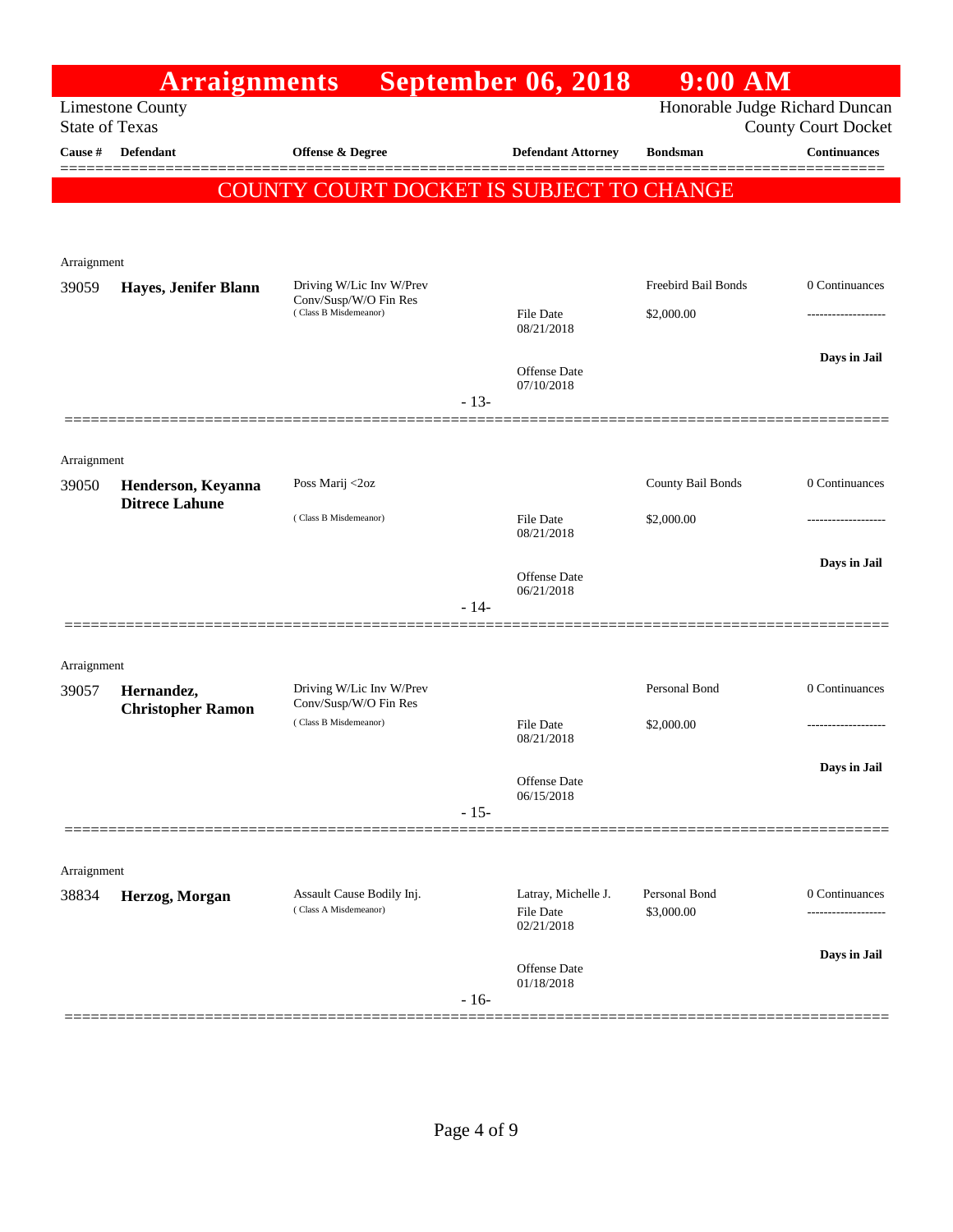|                       | <b>Arraignments</b>          |                                                          | <b>September 06, 2018</b>           | $9:00$ AM                       |                            |
|-----------------------|------------------------------|----------------------------------------------------------|-------------------------------------|---------------------------------|----------------------------|
| <b>State of Texas</b> | <b>Limestone County</b>      |                                                          |                                     | Honorable Judge Richard Duncan  | <b>County Court Docket</b> |
| Cause #               | Defendant                    | Offense & Degree                                         | <b>Defendant Attorney</b>           | <b>Bondsman</b>                 | <b>Continuances</b>        |
|                       |                              | COUNTY COURT DOCKET IS SUBJECT TO CHANGE                 |                                     |                                 |                            |
|                       |                              |                                                          |                                     |                                 |                            |
| Arraignment           |                              |                                                          |                                     |                                 |                            |
| 38895                 | Herzog, Morgan               | Bail Jumping And Fail To Appear                          |                                     | <b>Brazos River Bail Bonds</b>  | 0 Continuances             |
|                       |                              | (Class A Misdemeanor)                                    | <b>File Date</b><br>04/23/2018      | \$5,000.00                      |                            |
|                       |                              |                                                          | <b>Offense Date</b>                 |                                 | Days in Jail               |
|                       |                              | $-17-$                                                   | 04/12/2018                          |                                 |                            |
|                       |                              |                                                          |                                     |                                 |                            |
| <b>Review Hearing</b> |                              |                                                          |                                     |                                 |                            |
| 38843                 | Hill, Deanna Walker          | Poss Marij <2oz<br>(Class B Misdemeanor)                 | Burkeen, Daniel<br><b>File Date</b> | Deanna Hill<br>\$2,000.00       | 0 Continuances<br>.        |
|                       |                              |                                                          | 03/06/2018                          |                                 |                            |
|                       |                              |                                                          | Offense Date                        |                                 | 102 Days in Jail           |
|                       |                              | $-18-$                                                   | 12/21/2017                          |                                 |                            |
|                       |                              |                                                          |                                     |                                 |                            |
| <b>Review Hearing</b> |                              |                                                          |                                     |                                 |                            |
| 38976                 | <b>Jones, Clarence James</b> | Assault Cause Bodily Inj.<br>(Class A Misdemeanor)       | Burkeen, Daniel<br><b>File Date</b> |                                 | 0 Continuances<br>.        |
|                       |                              |                                                          | 06/06/2018                          |                                 |                            |
|                       |                              |                                                          | Offense Date<br>05/09/2018          |                                 | <b>107 Days in Jail</b>    |
|                       |                              | $-19-$                                                   |                                     |                                 |                            |
|                       |                              |                                                          |                                     |                                 |                            |
| Arraignment           |                              |                                                          |                                     |                                 |                            |
| 38762                 | <b>Mars, John Thomas</b>     | Theft Prop $>=$ \$100 $<$ \$750<br>(Class B Misdemeanor) | File Date<br>12/12/2017             | County Bail Bonds<br>\$1,000.00 | 0 Continuances             |
|                       |                              |                                                          |                                     |                                 | Days in Jail               |
|                       |                              |                                                          | Offense Date<br>12/02/2017          |                                 |                            |
|                       |                              | $-20-$                                                   |                                     |                                 |                            |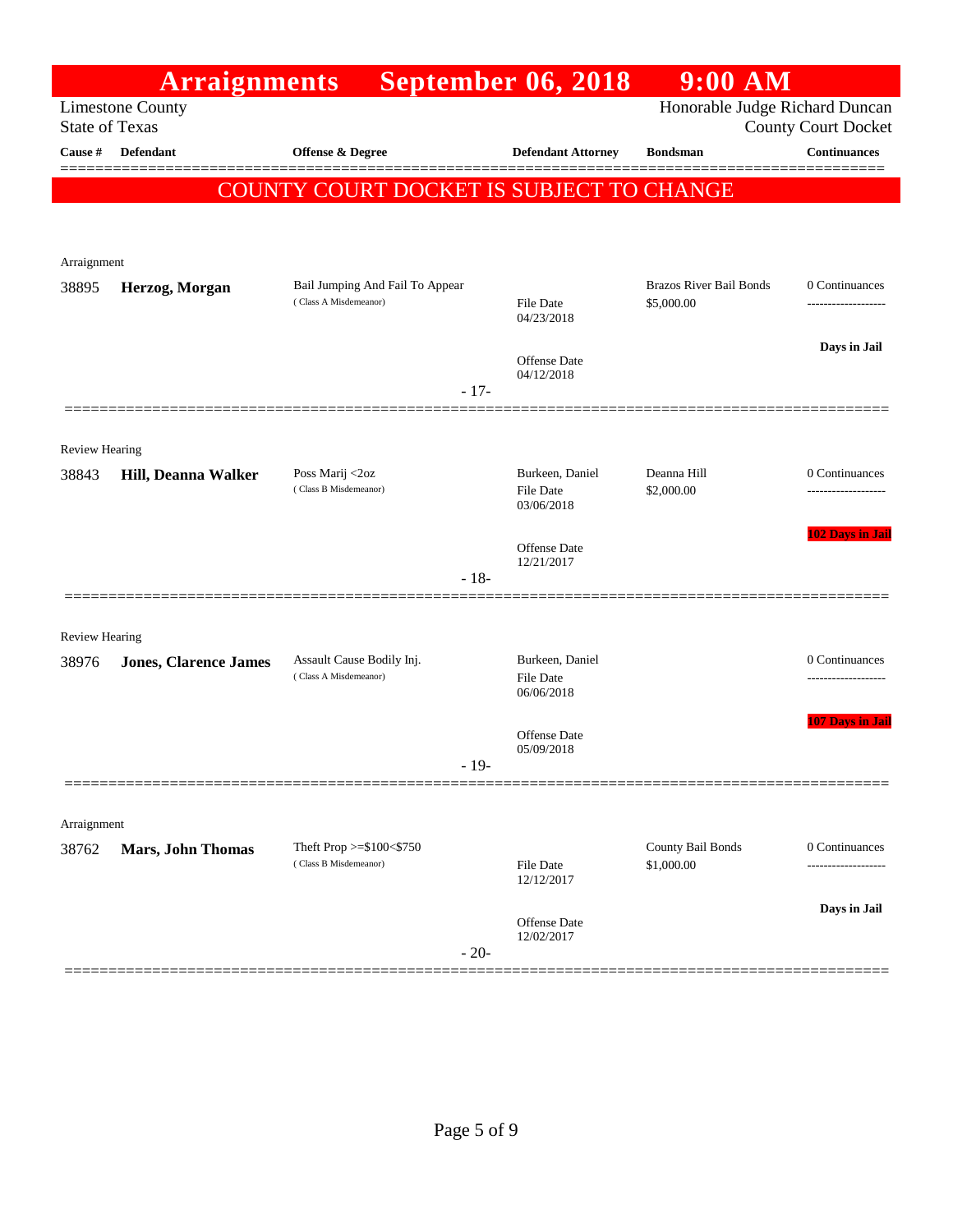|                       | <b>Arraignments</b>      |                                                   | <b>September 06, 2018</b>         | $9:00$ AM                       |                                                              |
|-----------------------|--------------------------|---------------------------------------------------|-----------------------------------|---------------------------------|--------------------------------------------------------------|
| <b>State of Texas</b> | <b>Limestone County</b>  |                                                   |                                   |                                 | Honorable Judge Richard Duncan<br><b>County Court Docket</b> |
| Cause #               | <b>Defendant</b>         | <b>Offense &amp; Degree</b>                       | <b>Defendant Attorney</b>         | <b>Bondsman</b>                 | <b>Continuances</b>                                          |
|                       |                          | COUNTY COURT DOCKET IS SUBJECT TO CHANGE          |                                   |                                 |                                                              |
|                       |                          |                                                   |                                   |                                 |                                                              |
|                       |                          |                                                   |                                   |                                 |                                                              |
| Arraignment           |                          |                                                   |                                   |                                 |                                                              |
| 39035                 | McCoy, Jerome Shaun      | <b>Indecent Exposure</b><br>(Class B Misdemeanor) | <b>File Date</b>                  | County Bail Bonds<br>\$7,500.00 | 0 Continuances                                               |
|                       |                          |                                                   | 08/03/2018                        |                                 |                                                              |
|                       |                          |                                                   | Offense Date                      |                                 | Days in Jail                                                 |
|                       |                          | $-21-$                                            | 07/03/2018                        |                                 |                                                              |
|                       |                          |                                                   |                                   |                                 |                                                              |
| Arraignment           |                          |                                                   |                                   |                                 |                                                              |
| 37142                 | <b>McManus</b> , Johnny  | Theft Prop>=\$20<\$500 By Check                   |                                   | Freebird Bail Bonds             | 0 Continuances                                               |
|                       | Ray, Jr.                 | (Class B Misdemeanor)                             | <b>File Date</b><br>09/16/2014    | \$1,000.00                      |                                                              |
|                       |                          |                                                   |                                   |                                 | Days in Jail                                                 |
|                       |                          |                                                   | Offense Date<br>11/19/2013        |                                 |                                                              |
|                       |                          | $-22-$                                            |                                   |                                 |                                                              |
|                       |                          |                                                   |                                   |                                 |                                                              |
| Arraignment<br>39030  | McNeal, Lataydra         | Assault Cause Bodily Inj.                         |                                   | Freebird Bail Bonds             | 0 Continuances                                               |
|                       | <b>Monique</b>           | (Class A Misdemeanor)                             | <b>File Date</b>                  | \$3,000.00                      |                                                              |
|                       |                          |                                                   | 07/24/2018                        |                                 |                                                              |
|                       |                          |                                                   | Offense Date                      |                                 | Davs in Jail                                                 |
|                       |                          | $-23-$                                            | 06/04/2018                        |                                 |                                                              |
|                       |                          |                                                   |                                   |                                 |                                                              |
| Arraignment           |                          |                                                   |                                   |                                 |                                                              |
| 39032                 | <b>Moore, Tannon Lee</b> | Display Fictitious Motor Vehicle<br>Registration  | Reed, Justin                      | Reed, Justin                    | 0 Continuances                                               |
|                       |                          | (Class B Misdemeanor)                             | <b>File Date</b><br>08/03/2018    | \$2,000.00                      |                                                              |
|                       |                          |                                                   |                                   |                                 | Days in Jail                                                 |
|                       |                          | $-24-$                                            | <b>Offense Date</b><br>05/29/2018 |                                 |                                                              |
|                       |                          |                                                   |                                   |                                 |                                                              |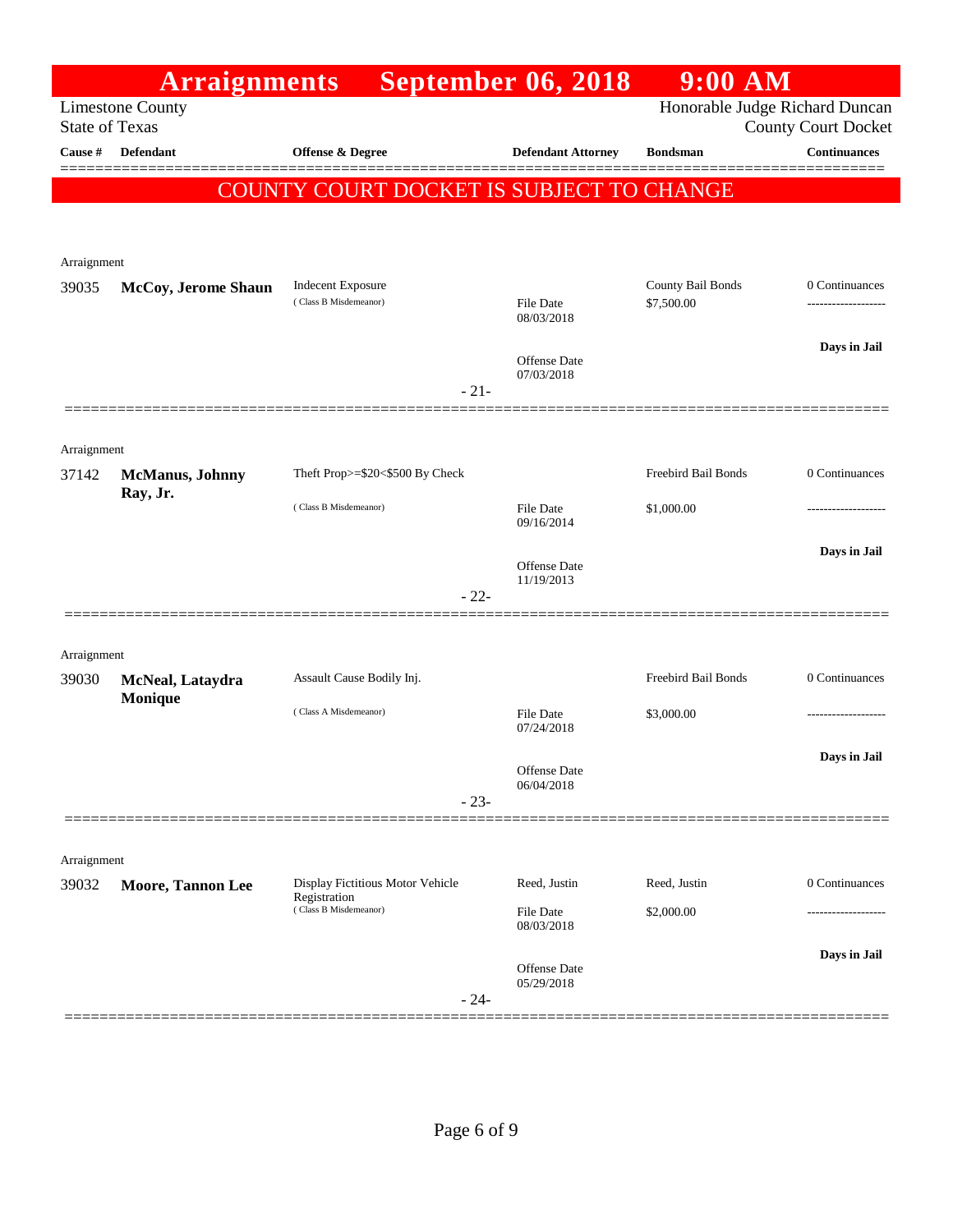|                       | <b>Arraignments</b>                  |                                                   |        | <b>September 06, 2018</b>  | $9:00$ AM         |                                                              |
|-----------------------|--------------------------------------|---------------------------------------------------|--------|----------------------------|-------------------|--------------------------------------------------------------|
| <b>State of Texas</b> | <b>Limestone County</b>              |                                                   |        |                            |                   | Honorable Judge Richard Duncan<br><b>County Court Docket</b> |
| Cause #               | <b>Defendant</b>                     | <b>Offense &amp; Degree</b>                       |        | <b>Defendant Attorney</b>  | <b>Bondsman</b>   | <b>Continuances</b>                                          |
|                       |                                      | COUNTY COURT DOCKET IS SUBJECT TO CHANGE          |        |                            |                   |                                                              |
|                       |                                      |                                                   |        |                            |                   |                                                              |
|                       |                                      |                                                   |        |                            |                   |                                                              |
| Arraignment<br>39033  | Moore, Tannon Lee                    | Driving W/Lic Inv W/Prev                          |        | Reed, Justin               | Reed, Justin      | 0 Continuances                                               |
|                       |                                      | Conv/Susp/W/O Fin Res<br>(Class B Misdemeanor)    |        | File Date                  | \$2,000.00        |                                                              |
|                       |                                      |                                                   |        | 08/03/2018                 |                   |                                                              |
|                       |                                      |                                                   |        | <b>Offense Date</b>        |                   | Days in Jail                                                 |
|                       |                                      |                                                   | $-25-$ | 05/29/2018                 |                   |                                                              |
|                       |                                      |                                                   |        |                            |                   |                                                              |
| Arraignment           |                                      |                                                   |        |                            |                   |                                                              |
| 39073                 | <b>Mosely, Nickolas</b>              | Criminal Trespass                                 |        |                            | County Bail Bonds | 0 Continuances                                               |
|                       | <b>Malik</b>                         | (Class B Misdemeanor)                             |        | <b>File Date</b>           | \$1,000.00        |                                                              |
|                       |                                      |                                                   |        | 08/23/2018                 |                   |                                                              |
|                       |                                      |                                                   |        | <b>Offense Date</b>        |                   | Days in Jail                                                 |
|                       |                                      |                                                   | $-26-$ | 07/17/2018                 |                   |                                                              |
|                       |                                      |                                                   |        |                            |                   |                                                              |
| Arraignment           |                                      |                                                   |        |                            |                   |                                                              |
| 39034                 | Newsom, Ian Lane                     | Duty On Striking Fixture/Hwy<br>Landscape>=\$200  |        |                            | County Bail Bonds | 0 Continuances                                               |
|                       |                                      | (Class B Misdemeanor)                             |        | File Date<br>08/03/2018    | \$2,500.00        | .                                                            |
|                       |                                      |                                                   |        |                            |                   | Days in Jail                                                 |
|                       |                                      |                                                   |        | Offense Date<br>06/02/2018 |                   |                                                              |
|                       |                                      |                                                   | $-27-$ |                            |                   |                                                              |
|                       |                                      |                                                   |        |                            |                   |                                                              |
| Arraignment           |                                      |                                                   |        |                            |                   |                                                              |
| 39064                 | Norman, Christopher<br><b>Tobias</b> | Driving W/Lic Inv W/Prev<br>Conv/Susp/W/O Fin Res |        |                            | County Bail Bonds | 0 Continuances                                               |
|                       |                                      | (Class B Misdemeanor)                             |        | File Date<br>08/22/2018    | \$1,000.00        |                                                              |
|                       |                                      |                                                   |        |                            |                   | Days in Jail                                                 |
|                       |                                      |                                                   |        | Offense Date<br>07/18/2018 |                   |                                                              |
|                       |                                      |                                                   | $-28-$ |                            |                   |                                                              |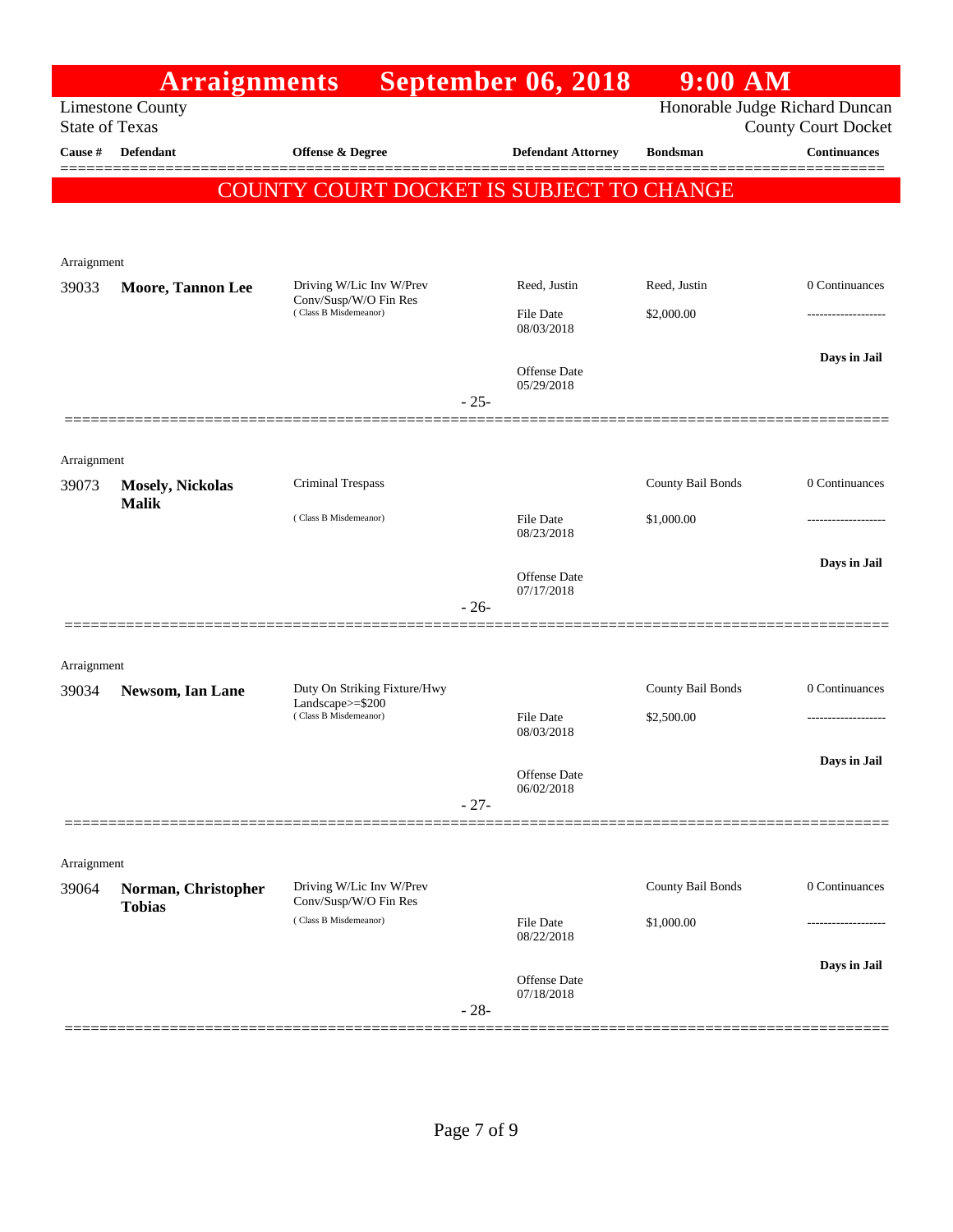|                       | <b>Arraignments</b>        |                                                    |        | <b>September 06, 2018</b>         | $9:00$ AM                       |                                            |
|-----------------------|----------------------------|----------------------------------------------------|--------|-----------------------------------|---------------------------------|--------------------------------------------|
| <b>State of Texas</b> | <b>Limestone County</b>    |                                                    |        |                                   |                                 | Honorable Judge Richard Duncan             |
| Cause #               | <b>Defendant</b>           | <b>Offense &amp; Degree</b>                        |        | <b>Defendant Attorney</b>         | <b>Bondsman</b>                 | <b>County Court Docket</b><br>Continuances |
|                       |                            |                                                    |        |                                   |                                 |                                            |
|                       |                            | COUNTY COURT DOCKET IS SUBJECT TO CHANGE           |        |                                   |                                 |                                            |
|                       |                            |                                                    |        |                                   |                                 |                                            |
| Arraignment           |                            |                                                    |        |                                   |                                 |                                            |
| 39031                 | Perez, Moises              | Assault Cause Bodily Inj.<br>(Class A Misdemeanor) |        | <b>File Date</b>                  | County Bail Bonds<br>\$3,000.00 | 0 Continuances<br>------------------       |
|                       |                            |                                                    |        | 07/24/2018                        |                                 |                                            |
|                       |                            |                                                    |        | Offense Date                      |                                 | Days in Jail                               |
|                       |                            |                                                    | $-29-$ | 05/08/2018                        |                                 |                                            |
|                       |                            |                                                    |        |                                   |                                 |                                            |
| Arraignment           |                            |                                                    |        |                                   |                                 |                                            |
| 39056                 | <b>Ramirez, Rene</b>       | Driving W/Lic Inv W/Prev<br>Conv/Susp/W/O Fin Res  |        |                                   | County Bail Bonds               | 0 Continuances                             |
|                       |                            | (Class B Misdemeanor)                              |        | File Date<br>08/21/2018           | \$2,000.00                      |                                            |
|                       |                            |                                                    |        |                                   |                                 | Days in Jail                               |
|                       |                            |                                                    |        | Offense Date<br>07/03/2018        |                                 |                                            |
|                       |                            |                                                    | $-30-$ |                                   |                                 |                                            |
|                       |                            |                                                    |        |                                   |                                 |                                            |
| Arraignment<br>39051  | Ray, Ja'cobrien Malik      | Poss Marij <2oz                                    |        | Reed, Benjie                      | Reed, Benjie                    | 0 Continuances                             |
|                       |                            | (Class B Misdemeanor)                              |        | <b>File Date</b><br>08/21/2018    | \$2,500.00                      | -------------------                        |
|                       |                            |                                                    |        |                                   |                                 | Days in Jail                               |
|                       |                            |                                                    |        | Offense Date<br>06/26/2018        |                                 |                                            |
|                       |                            |                                                    | $-31-$ |                                   |                                 |                                            |
|                       |                            |                                                    |        |                                   |                                 |                                            |
| Arraignment           |                            | Theft Prop <\$100 W/Prev Conv                      |        |                                   | County Bail Bonds               | 0 Continuances                             |
| 39054                 | Reeves, Gary Wayne,<br>Jr. |                                                    |        |                                   |                                 |                                            |
|                       |                            | (Class B Misdemeanor)                              |        | <b>File Date</b><br>08/21/2018    | \$3,000.00                      | .                                          |
|                       |                            |                                                    |        |                                   |                                 | Days in Jail                               |
|                       |                            |                                                    |        | <b>Offense Date</b><br>06/10/2018 |                                 |                                            |
|                       |                            |                                                    | $-32-$ |                                   |                                 |                                            |